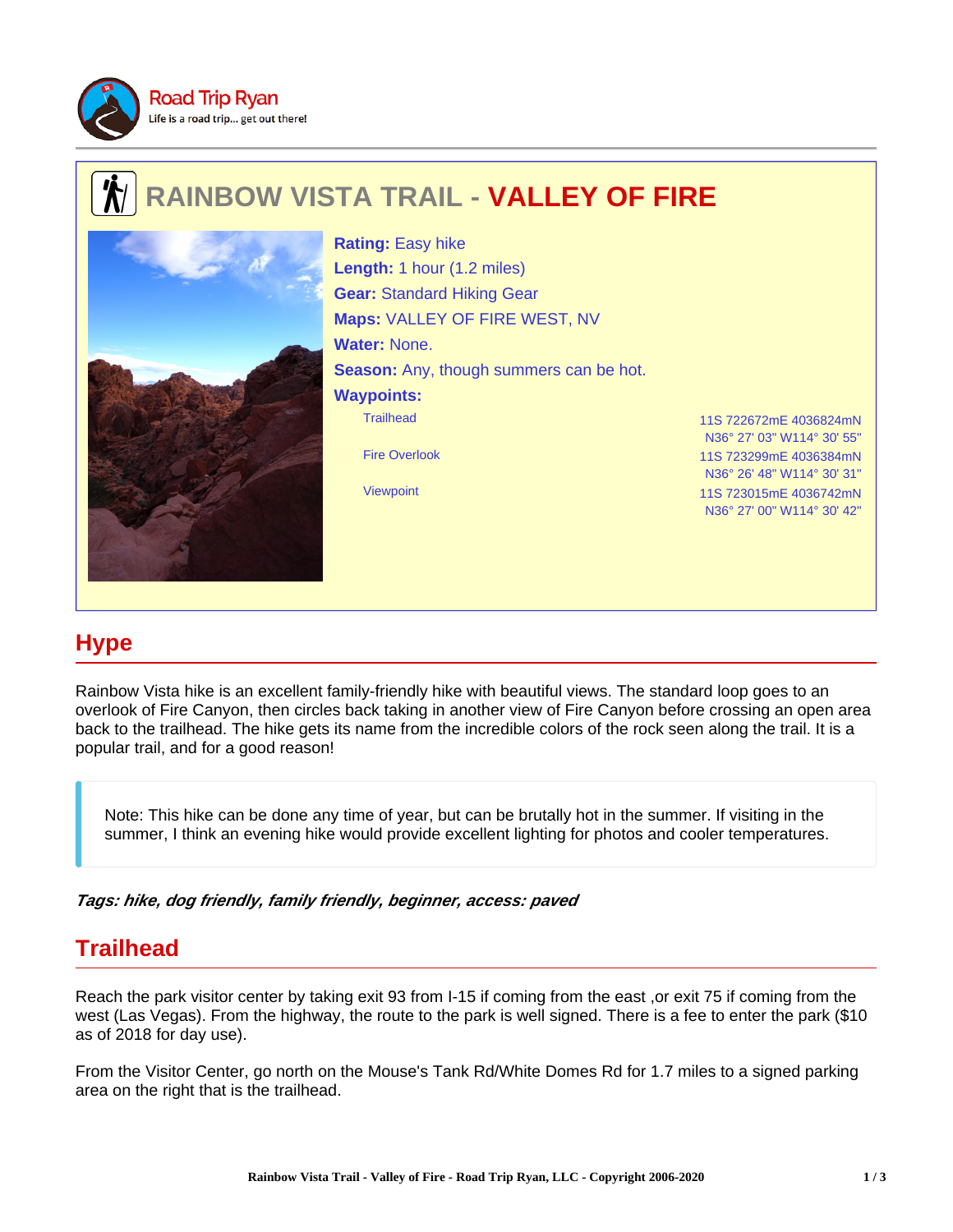From the trailhead, follow the well-worn trail as it heads west. It braids as it crosses the open area, generally stay on the most used path on the right. After just a few minutes, the out-and-back junction for the Fire Canyon Overlook is reached. The Fire Canyon Overlook is a nice side trip and recommended. The side trail ends at a dryfall overlooking Fire Canyon below. Return the back to the junction when complete.

The trail loops back on the north side of the open area. Be sure to follow the social trail up the slickrock near the Fire Canyon Junction to a viewpoint.